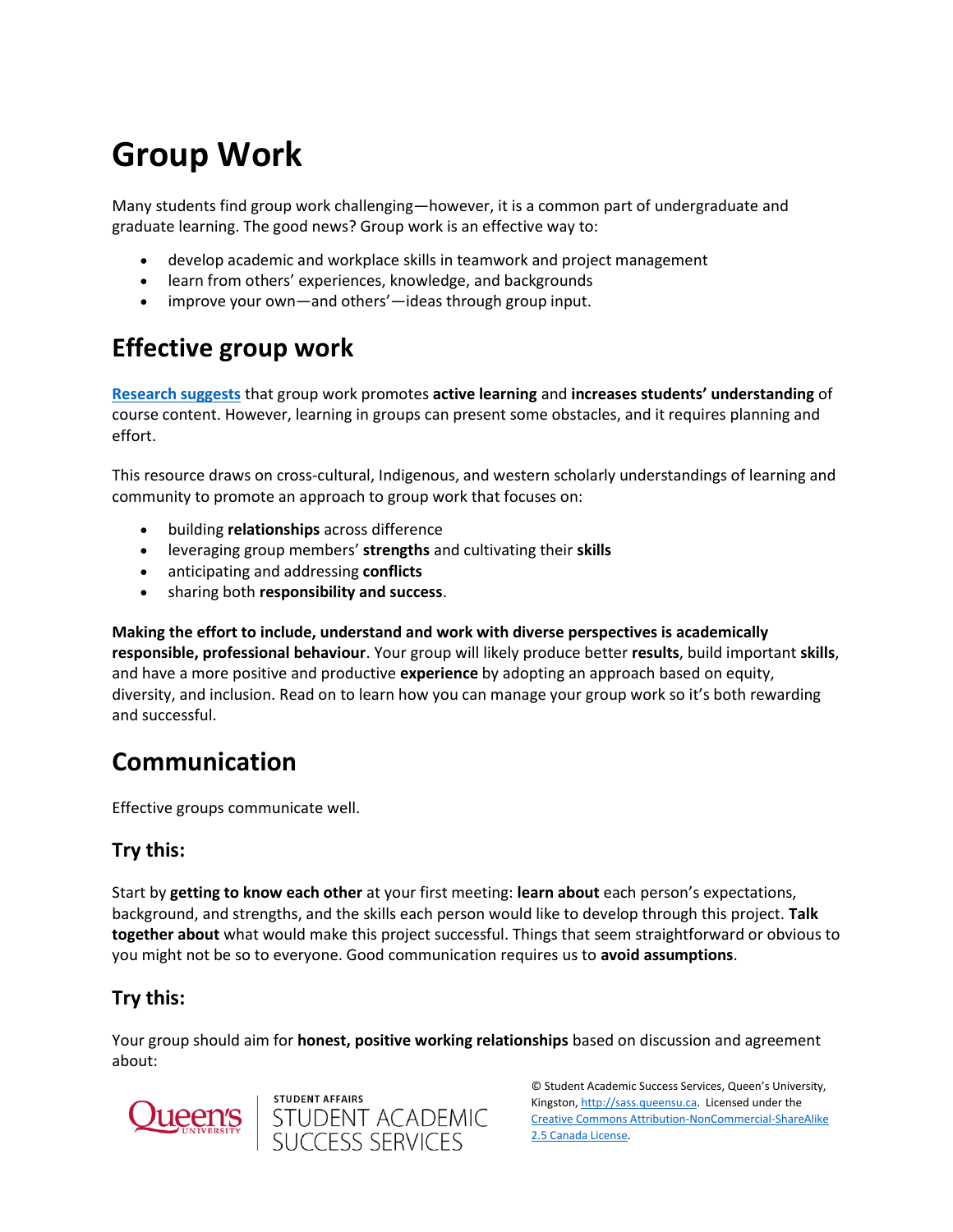- the **goal and purpose** of the assignment or project. What are you supposed to do? Why?
- the meeting. When and where will you meet? Check in with each other to ensure **meeting times** are realistic for and respectful of all members.
- how the group will make time and space for all members to **share their ideas** at meetings.
- **expectations** for attending group meetings and contributing to the workload.
- handling **conflicts**; at what point might the group ask the professor for help?
- **leadership**; will group members take turns chairing meetings, or will one person chair all of them? Who makes decisions? What leadership roles are available for this assignment/project?

### **Try this:**

Your group's members may have **differing but entirely legitimate ideas** about how and when to communicate, expectations around timelines and task distribution, and more. Taking a **flexible, respectful approach**, and **listening to everyone** before creating a plan or expectations, can help the group succeed. Be sure to make space for the quieter members of your group; just because someone may not feel comfortable speaking up at first doesn't mean that person doesn't have ideas or bring value to the team. Consider offering more than one way of communicating, such as sharing ideas in a group document online.

# **Playing to strengths**

Group work is an opportunity for group members to **develop new skills**, but it's also **strategic** to know who in your group is especially skilled at certain types of tasks—for example, keeping the group on track, creating a slide deck, researching or producing content, or editing a paper. Consider reflecting on your own strengths and areas for development, before attending your first group meeting.

#### **Try this:**

Take time in your first group meeting to **identify the skills in your group**; we recommend using a tool or inventory made for this purpose. For example, you might **[try this tool](https://sass.queensu.ca/wp-content/uploads/2020/06/Self-assessment.pdf)**.

Identifying group members' skills can help you **avoid making assumptions** about who has or doesn't have certain skills, knowledge, and experience. These assumptions can impede your group's work and lead to a negative experience. **Don't prejudge** someone's contribution to the group based on how they look, their way of speaking English, or their past academic experiences. A peer might have an unexpected strength or an area of knowledge that does not match your own, but which complements the strengths of the group. **Do your best** to be aware of, and question, your own assumptions about others and their ability to contribute.

# **Planning and preparation**

Effective groups are organized. Plan and prepare carefully and realistically.



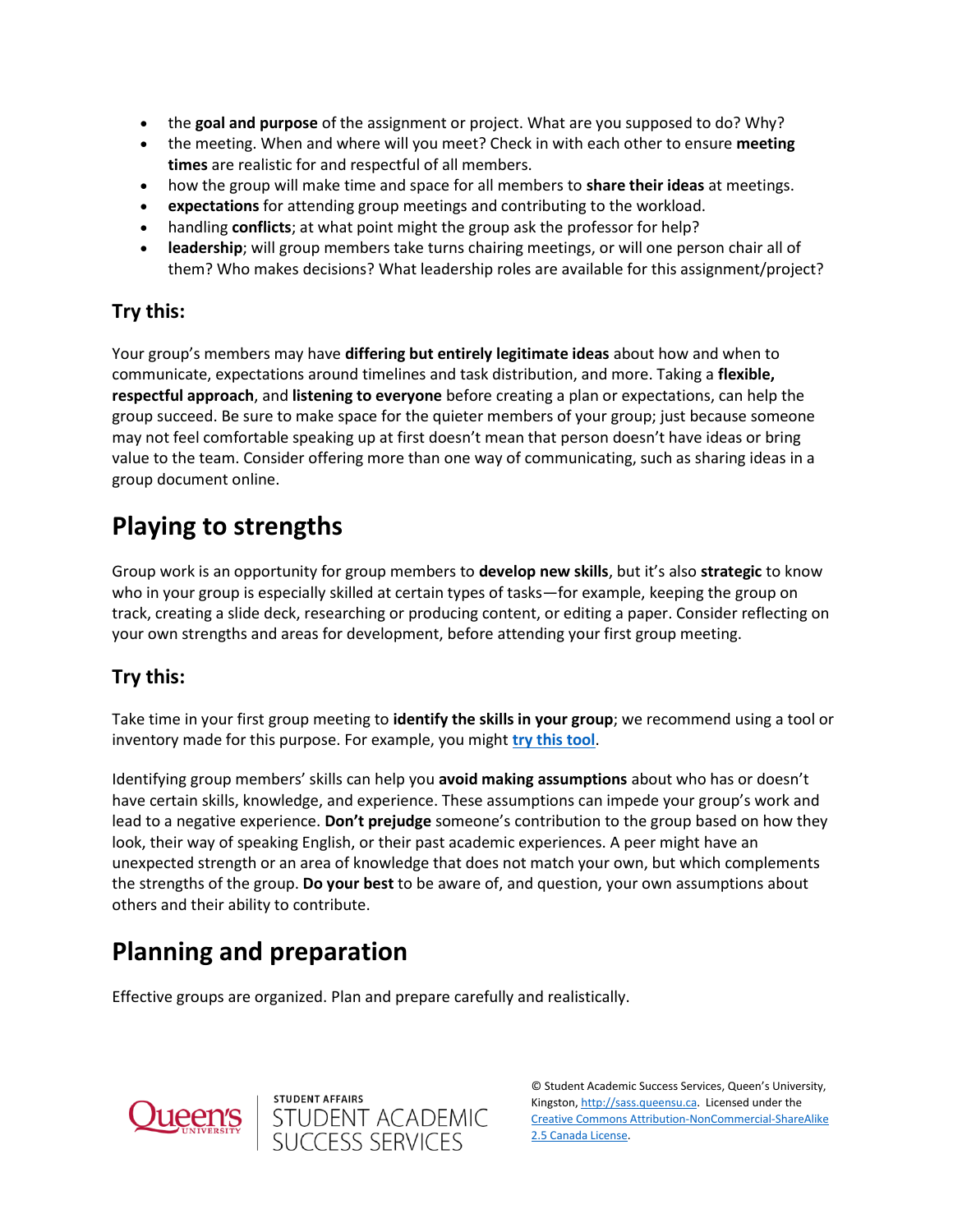### **Try this:**

- Start by **reviewing the assignment's tasks**. Break these down into smaller, manageable tasks. Decide when each task should be done and assign **sub-deadlines**. (For help, see the **[SASS](https://wp3-dev.its.queensu.ca/ha/sasswww/assignments)  [Assignment Planner](https://wp3-dev.its.queensu.ca/ha/sasswww/assignments)**.)
- Assume that, at some point, something will go wrong. Computers break, people fall ill, someone hasn't responded to an email as quickly as you'd expected, etc. Leave some **flexibility for each sub-deadline**—add 10-15% more to each task's time estimate—to allow for complications.
- Once you've divided the project into parts, complete the **[asset mapping tool](http://sass.queensu.ca/wp-content/uploads/2020/05/Asset-mapping.pdf)** so that each group member can indicate what they want to work on.
- **Assign tasks** with equal consideration for individuals' strengths and desired areas for growth. Ensure all members have a chance to review assignments and respond / confirm.
- **Complete a project charter** to ensure all group members understand and remember what you all agreed to. This short (less than one page) document should define:
	- o the key assignment tasks and their requirements
	- o due dates and timelines for progress
	- o roles and responsibilities of each group member
	- o how you'll communicate outside of meetings
	- o what to do if someone doesn't meet a deadline or misses meetings
	- $\circ$  what to do if someone is dissatisfied with the quality of another's work
	- o who is responsible for **[communicating with the professor / TA](https://wp3-dev.its.queensu.ca/ha/sasswww/resources/communicating-profs-and-tas)** and submitting the final assignment.

The charter is your group's **roadmap**; you will refer to it throughout the duration of your project. Discuss, as a group, the meaning of **success** and how it should shape your charter; adopt a communal attitude that prioritizes the group's success over individual achievements. You may wish to have all group members sign the charter to improve accountability.

Here is a **[sample of a charter](http://sass.queensu.ca/wp-content/uploads/2020/05/Work-plan-sample.pdf)** from a science report.

# **Working online**

Attempting a group assignment entirely online presents communication and timing challenges, but with some thought and planning, your group can still be successful.

### **Try this:**

Consider and discuss questions such as:

- How will you manage communication across different time zones?
- What alternatives are there to video chats, if one or more members of the group doesn't have a quiet and private place to chat online, or has poor internet access?
- How will you handle concerns about online privacy?
- What if some group members aren't familiar with the technology the group wants to use?
- How can you build a strong sense of team commitment, despite the psychological and physical distance of online communication?



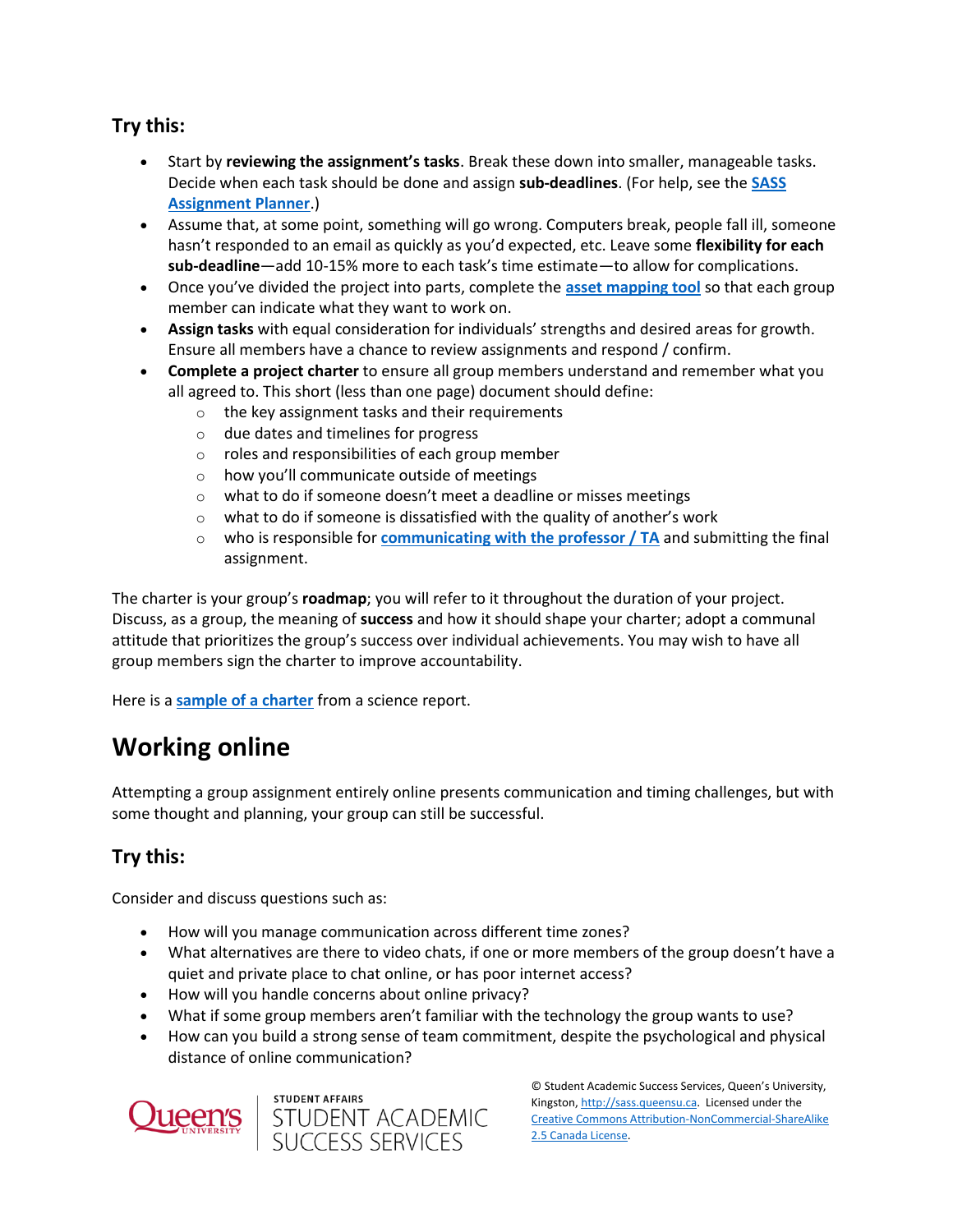Such issues could have a profound impact on group dynamics, respect and full participation if your group fails to address them; taking a proactive approach to problem-solving can help to ensure the group's ability to function smoothly.

### **Try this:**

See more **[online learning strategies in our resource](https://wp3-dev.its.queensu.ca/ha/sasswww/resources/online-learning)**.

# **Intercultural considerations**

One of the benefits of a diverse learning community is that its members have different ways of thinking and perceiving, communicating and interacting with others, and managing tasks. There is no one "correct" or "better" approach to any of these activities. Having multiple approaches among group members enriches the group's work and makes it more **inclusive, functional and valuable**.

Developing awareness and acceptance of intercultural differences will help you and your group members understand each other and work together effectively. Being open to ways of approaching tasks that differ from your own can enrich your perspective and increase the value you bring to a team. Therefore, taking this opportunity to build your **intercultural skills** will benefit you in the long run; this skill set is particularly **[valued by employers](https://www.britishcouncil.org/voices-magazine/why-employers-value-intercultural-skills)**.

To help you get started, we've briefly described some areas of intercultural variation below. Keep in mind that the considerations listed are cultural *tendencies* rather than set characteristics. One tendency is not inherently better than another. When the group disagrees about an issue, it can be helpful to reflect on whether any of these considerations play a role, and how the group can look at the issue from more than one perspective.

#### **Individualist and collectivist orientations**

Some cultures tend towards collectivism; others towards individualism. For members of collectivist cultures, all members' voices and experiences are valuable; therefore, **listening fully to others** as they share their ideas and experiences is important. In a group project, a collectivist expectation might be that **each member participates fully in every** discussion or activity. Western cultures have typically favoured individualism, which tends to promote a more **hierarchical** group structure with one person as the **leader,** and **others being delegated separate tasks,** sometimes in isolation from other group members. These two orientations can affect elements of group work such as meeting structure and timing, decision-making styles, task distribution, etc.

#### **Try this:**

**It can be helpful to** draw from both orientations in academic work. When it comes to ownership over work, for example, a collectivist attitude encourages all group members to be invested in the quality of the project as a whole, and an individualist attitude requires each member to take responsibility for their particular part. These two attitudes don't have to conflict; the group can adopt them both to improve their chances of success.

student affairs<br>STUDENT ACADEMIC<br>SUCCESS SERVICES

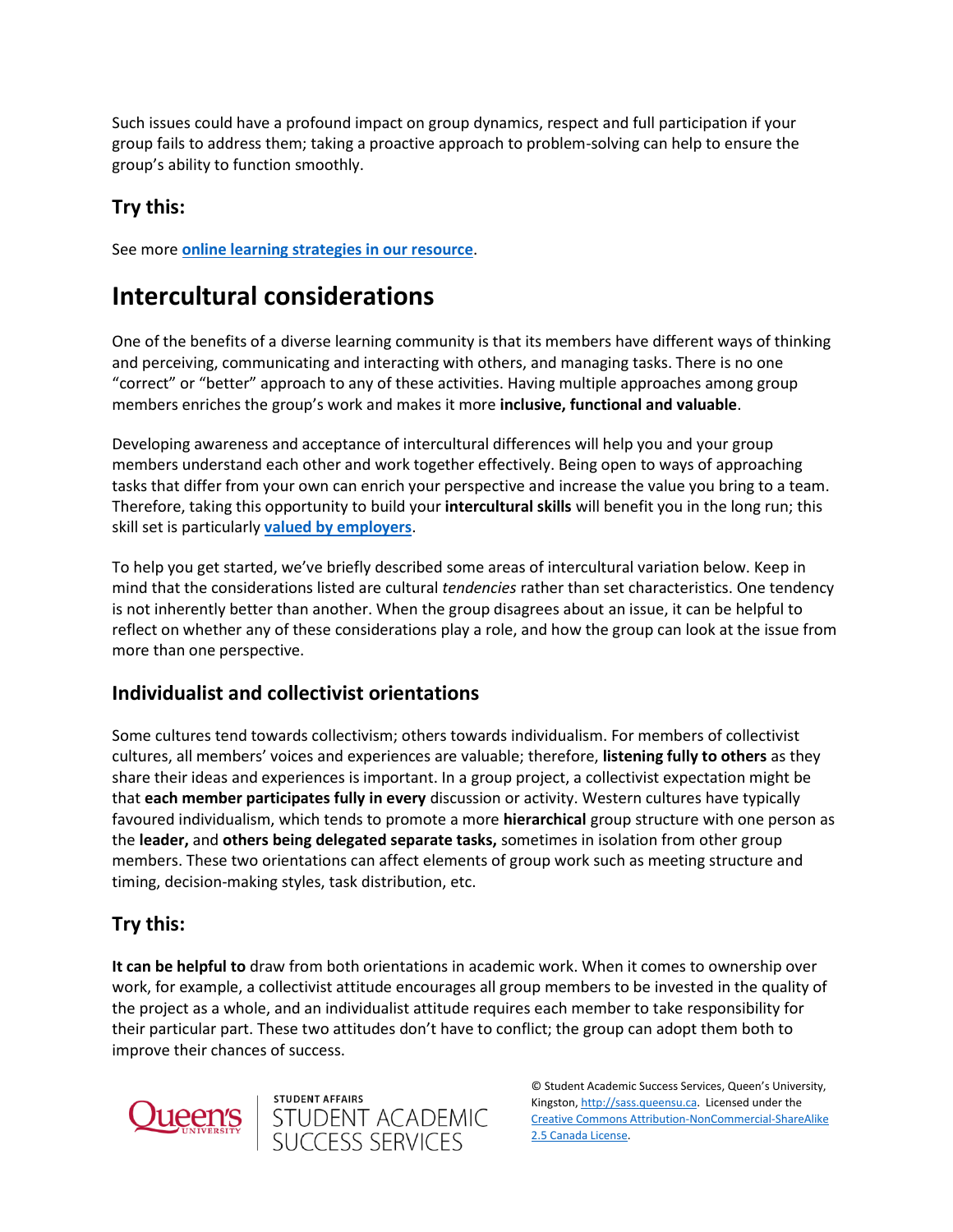#### **Time**

Cultural differences also affect how people perceive time. People from **polychronic** cultures tend to see time as flexible. Multitasking is common, even during meetings, and is not considered disrespectful of others. In **monochronic** cultures, it's common to focus on one thing at a time and to plan and complete tasks systematically to meet deadlines.

#### **Try this:**

If your group has diverse perceptions of time, you may have conflicting ideas about how to use meeting time or how to set deadlines, for example. **Taking time to listen and communicate your expectations and concerns** about these aspects of group work can help avoid difficulty.

#### **Direct and indirect communication styles**

People's communication styles are individual, but also very much informed by their cultural identities and experiences, and the values they learn through these identities and experiences.

For example, some group members may be very **direct** in their communication, focusing on clarity and efficiency. Direct communicators may take words at face value, without analyzing them for an underlying meaning. To some people, direct communicators may seem overly blunt, dismissive or disrespectful of their listeners. Others appreciate direct communication.

Some group members may use an **indirect** communication style, prioritizing politeness to avoid possible conflict or discomfort. (For example, indirect communicators may say "maybe" or "possibly" when the real answer is "no.") Some people who are unaccustomed to this approach may want more clarity, perhaps via a concrete example, from an indirect speaker.

**Difficulty can arise** when a group member judges another group member's communication by their own personal approach to communication or makes assumptions about why someone uses a particular style of communication.

#### **Try this:**

Group members can feel reluctant to ask for clarity or to share feelings of discomfort about someone's way of communicating. It's not easy to do, but it can help to **ask, respectfully and openly, for clarification** if someone's meaning is unclear. **Paraphrasing** someone's message back to them and **asking** if your interpretation is correct is another good way to build understanding. If you are upset, take a breath and think before you speak.

# **Conflict resolution**

Conflict is acceptable, even normal, in group work. The important thing is to figure out a way to move past the conflict, ensure the group remains functioning—even thriving—and move forward. Some of the



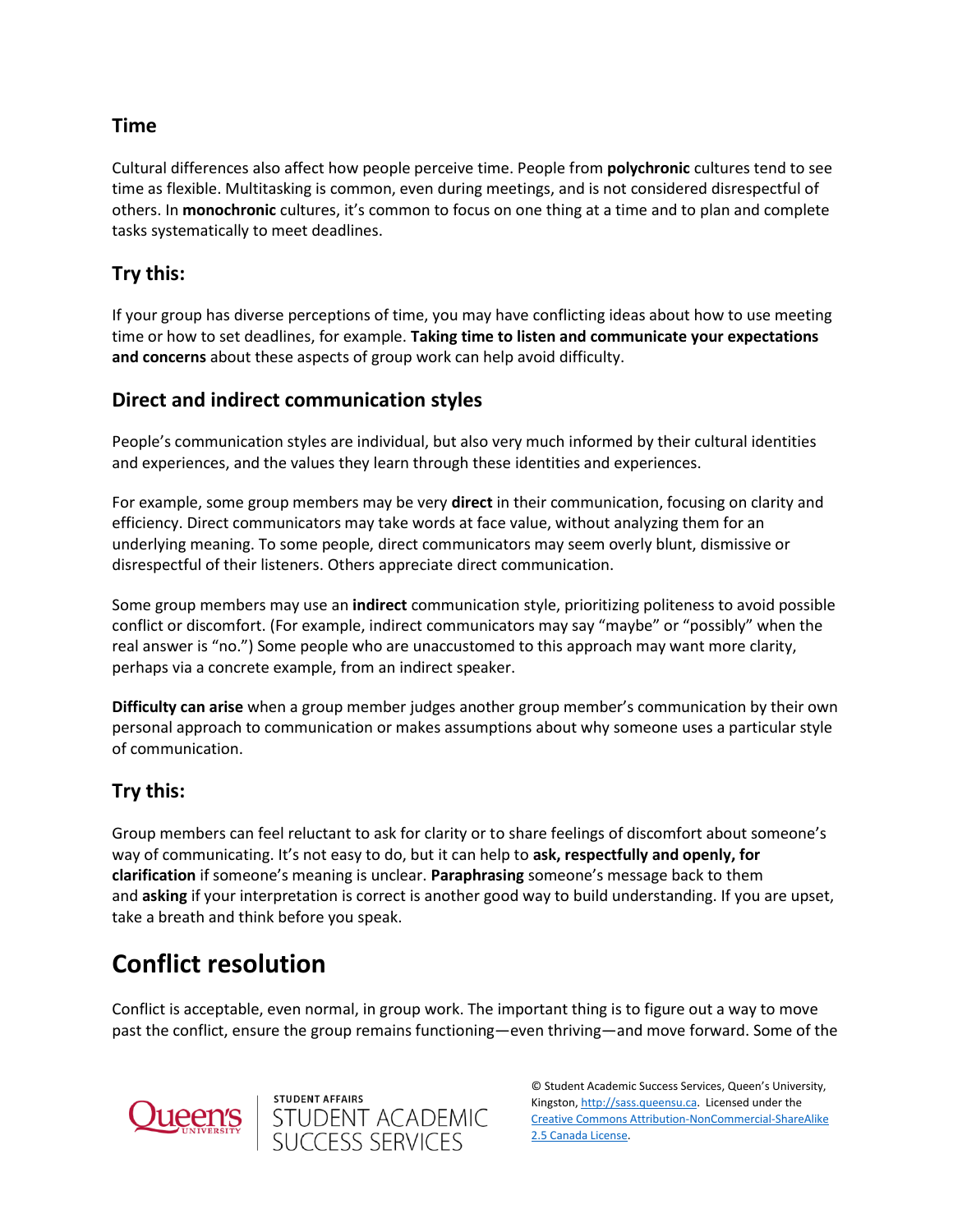potential conflict-related lessons of group work include how to cooperate, share responsibility, solve problems and maintain a sense of perspective.

#### **Potential sources of conflict**:

- absent / struggling teammates: one of the most common issues in group work
- leadership issues: too many leaders, a lack of leadership, or poor leadership
- group members leaping in to "fix" or complete another member's work, taking on more than their fair share but also devaluing a teammate's efforts
- "groupthink": well-functioning groups who are comfortable with each other can often fall into the trap of thinking too much alike, or prioritizing group harmony over questioning the group's assumptions or considering different ideas.

### **Try this:**

**Set clear expectations** around participation, roles, timelines, quality of work and team communication, using the team charter discussed earlier, to help prevent some conflicts.

**Avoid serious disagreements** within the group by discussing what is working well and what is not. Solve small issues as they come up. One good practice is to **reserve ten minutes** of each group meeting to address issues; doing so suggests that the group expects and accepts conflict as part of the process of group work, and recognizes the value of addressing conflict.

#### **Factors to consider**

- **What is it** about the situation or group member, or your perception of them, that might be causing an issue?
- Consider the **other person's perspective**, difficult as that may be. Have you been making judgments that could be based on inaccurate assumptions? Are you missing information?
- Has your own behaviour been respectful, accountable, and sincerely positive?
- Are you taking a **helpful approach** to the conflict? Is your goal to win and preserve your own image, or to mend working relationships and support the group's goals?
- How does leadership play into the conflict? Are **[valuable roles](http://www.pcrest.com/research/fgb/3_4_2.pdf)** available to everyone in the group?
- **Focus** on the **future**, not the past.

#### **De-escalate**

- Solve it tomorrow; **take time out** to reflect and calm down before discussing it.
- State **facts**, not your opinions, about others' behaviour. Try writing them down before sharing them with the group.
- **Praise your colleagues for work well done.** Even during conflict, good things are likely still happening. Appreciate what others do.
- **Remember your colleagues' desire for growth.** Part of the experience of group work is developing skills that will allow you all to become better colleagues.
- **Raise others up when you can**, and don't be afraid to ask for others' help when you need it.



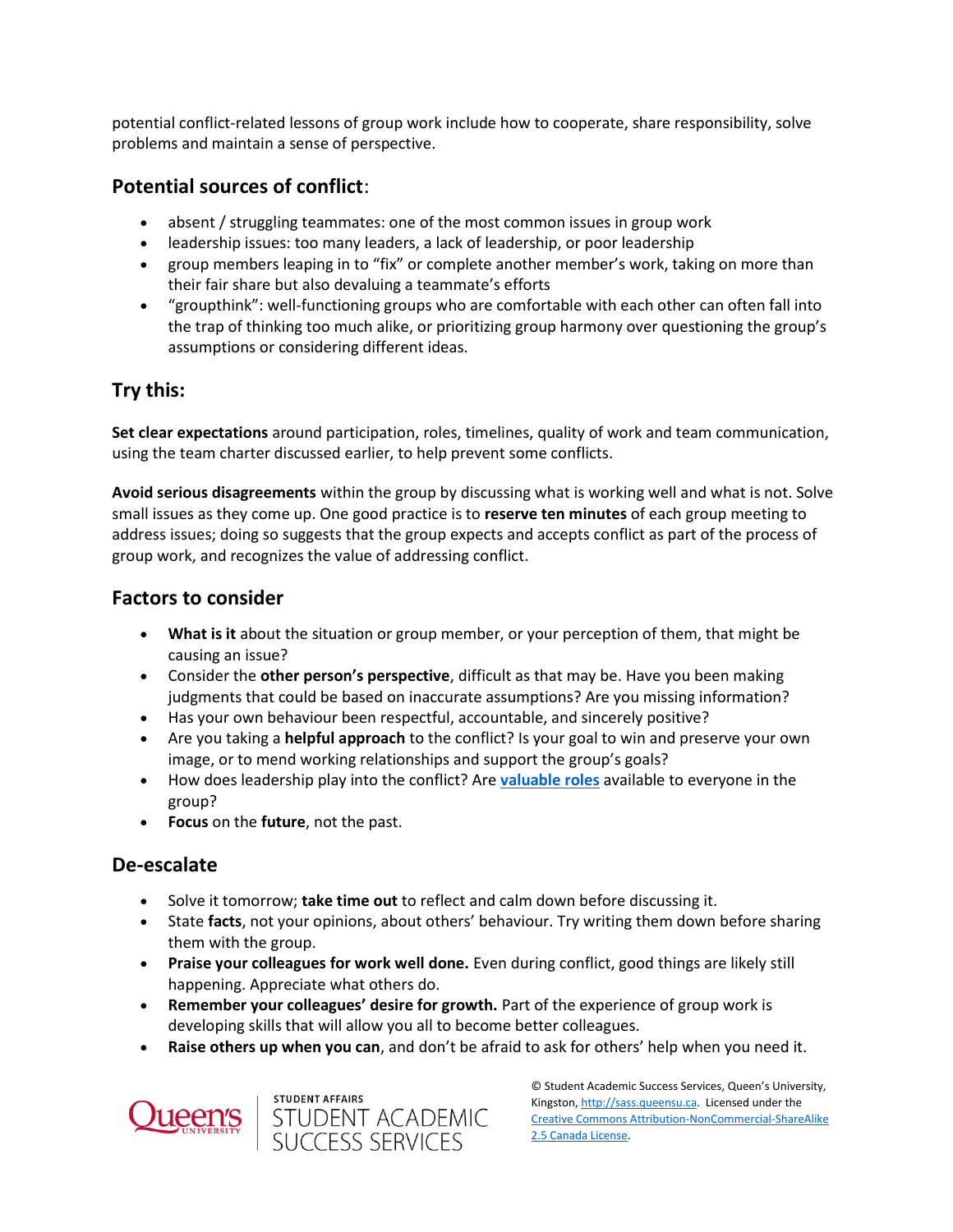## **Get help**

Groups should not hesitate to bring up concerns with instructors—if there are issues, don't wait until it's too big to handle on your own. However, **do raise concerns within the group first**, in keeping with the goal of honest, positive relationship building. Keep your instructor informed of problems and any interventions and outcomes as the project continues.

# **After the project**

Completing group work successfully is something to celebrate!

### **Try this:**

Once the project is submitted, connect once more as a group to **reflect together** on what went well and what you've learned from the experience. What would you do differently next time? **Discuss feedback** you receive from the course instructor. Consider taking notes (and sharing them) for future reference.

Make sure to **thank** each other for your efforts and attitudes, and for any particular effort that someone has contributed. Congratulate anyone who has overcome an obstacle or learned something new. There are probably at least a few small **successes to acknowledge**.

### **Try this:**

Finally, consider writing down **your own reflection** on what you've learned from this project. What did you struggle with? What did you enjoy or do well at? Did you take on an unfamiliar role? You will almost certainly be part of another project team in the future; what goals and concerns do you have about future group work, and what can you do about them?

# **Additional resources**

We encourage you to further explore this topic via the articles and books below:

Brame, C.J. and Biel, R. (2015). Setting up and facilitating group work: Using cooperative learning groups effectively. Retrieved June 9, 2020 from **[http://cft.vanderbilt.edu/guides-sub-pages/setting-up-and](http://cft.vanderbilt.edu/guides-sub-pages/setting-up-and-facilitating-group-work-using-cooperative-learning-groups-effectively/)[facilitating-group-work-using-cooperative-learning-groups-effectively/](http://cft.vanderbilt.edu/guides-sub-pages/setting-up-and-facilitating-group-work-using-cooperative-learning-groups-effectively/)**.

Kimmel, K & Volet, S. (2012). University students; perceptions of and attitudes towards culturally diverse group work: Does context matter? Journal of Studies in International Education 16(2): 157-181.

Maracle, B. (2019, May 17). Visioning Curriculum Through an Indigenous Lens. Workshop presented at Queen's University, Kingston, ON.

Mulholland, J. (2013). Why employers value intercultural skills. Retrieved June 9, 2020 from **<https://www.britishcouncil.org/voices-magazine/why-employers-value-intercultural-skills>**.